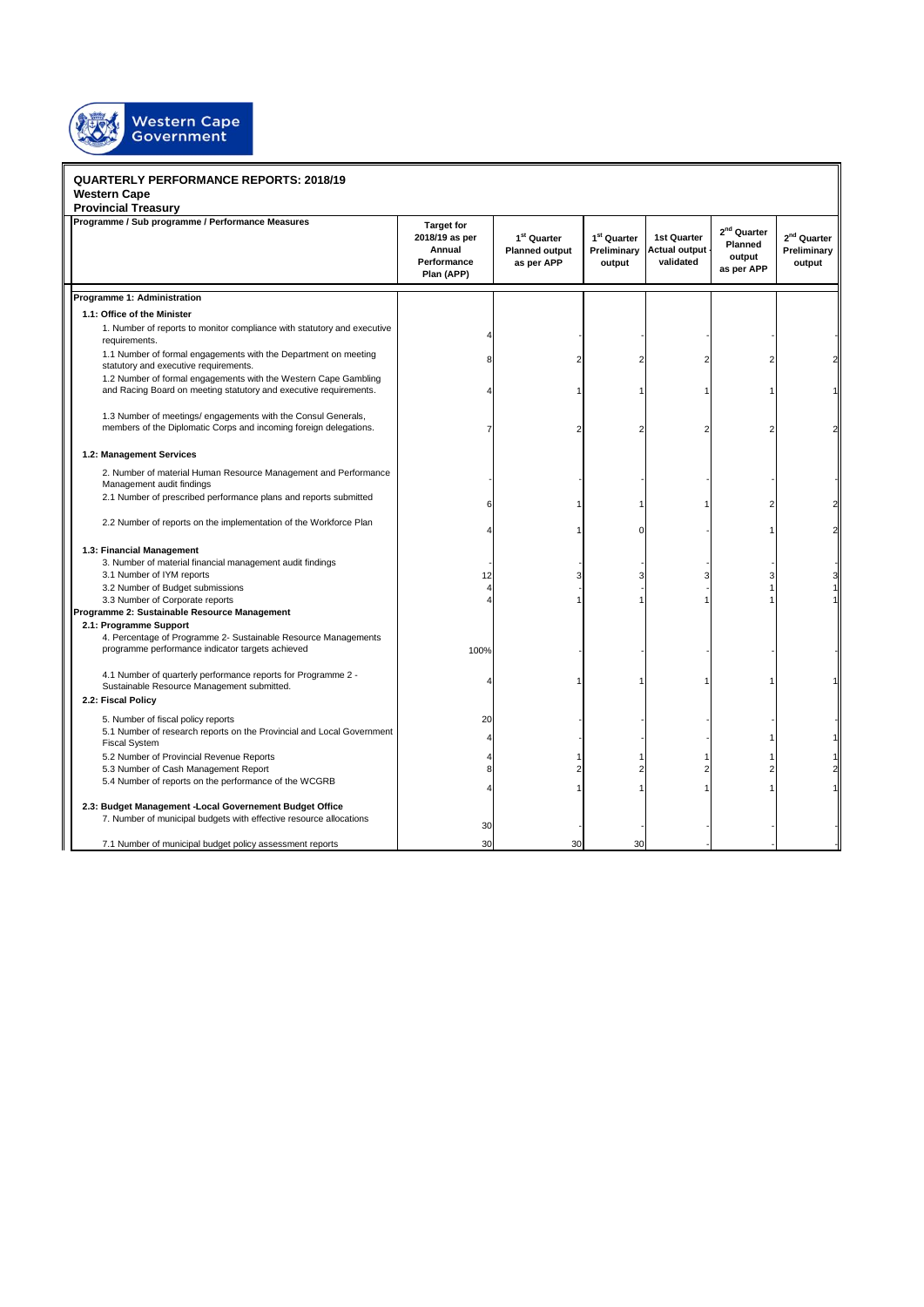| Programme / Sub programme / Performance Measures                                                      | <b>Target for</b><br>2018/19 as per<br>Annual<br>Performance<br>Plan (APP) | 1 <sup>st</sup> Quarter<br><b>Planned output</b><br>as per APP | 1 <sup>st</sup> Quarter<br>Preliminary<br>output | 1st Quarter<br><b>Actual output</b><br>validated | 2 <sup>nd</sup> Quarter<br><b>Planned</b><br>output<br>as per APP | 2 <sup>nd</sup> Quarter<br>Preliminary<br>output |
|-------------------------------------------------------------------------------------------------------|----------------------------------------------------------------------------|----------------------------------------------------------------|--------------------------------------------------|--------------------------------------------------|-------------------------------------------------------------------|--------------------------------------------------|
| 7.2 Percentage of Quarterly Performance Reports received, assessed                                    | 100%                                                                       | 100%                                                           | 100%                                             | 100%                                             | 100%                                                              | 100%                                             |
| 7.3 Timeous publication of the Municipal Economic Review and Outlook                                  | Sep-18                                                                     |                                                                |                                                  |                                                  | $Sep-18$                                                          | 27-09-2018                                       |
| 2.3: Budget Management: Provincial Government Budget Office                                           |                                                                            |                                                                |                                                  |                                                  |                                                                   |                                                  |
| 6. Timeous publication of the Overview of Provincial Revenue and<br>Expenditure                       | Mar-19                                                                     |                                                                |                                                  |                                                  |                                                                   |                                                  |
| 6.1 Number of provincial budget policy assessment reports                                             | 28                                                                         |                                                                |                                                  |                                                  |                                                                   |                                                  |
| 6.2 Timeous publication of the Provincial Economic Review and Outlook                                 | $Sep-18$                                                                   |                                                                |                                                  |                                                  | 30-09-2018                                                        | 28-09-2018                                       |
| 6.3 Timeous publication of the Medium Term Budget Policy Statement                                    | <b>Nov-18</b>                                                              |                                                                |                                                  |                                                  |                                                                   |                                                  |
| 2.4: Public Finance: Infrastructure                                                                   |                                                                            |                                                                |                                                  |                                                  |                                                                   |                                                  |
| 10. Number of assessments on the institutionalisation of the IDMS                                     | 5                                                                          |                                                                |                                                  |                                                  |                                                                   |                                                  |
| 10.1 Number of asset management plans assessed                                                        | 34                                                                         |                                                                |                                                  |                                                  | 17                                                                | 15                                               |
| 10.2 Number of Infrastructure expenditure reports assessed                                            | 84                                                                         | 21                                                             | 20                                               | 20                                               | 21                                                                | 22                                               |
| 10.3 Number of infrastructure project delivery assessments                                            | 10                                                                         |                                                                |                                                  |                                                  |                                                                   |                                                  |
| 10.4 Number of quarterly reports on the implementation of infrastructure<br>budgets to Cabinet        |                                                                            |                                                                |                                                  |                                                  |                                                                   |                                                  |
| 10.5 Number of developed and tested infrastructure delivery<br>management system(s) in municipalities |                                                                            |                                                                |                                                  |                                                  |                                                                   |                                                  |
| 2.4: Public Finance: Local Government Finance (Group 1 & 2)                                           |                                                                            |                                                                |                                                  |                                                  |                                                                   |                                                  |
| 9. Number of quaterly reports on the implementation of municipal<br>budgets                           |                                                                            |                                                                |                                                  |                                                  |                                                                   |                                                  |
| 9.1 Number of monthly IYM assessment reports on the implementation<br>of the municipal budget         | 372                                                                        | 93                                                             | 92                                               | 92                                               | 93                                                                | 92                                               |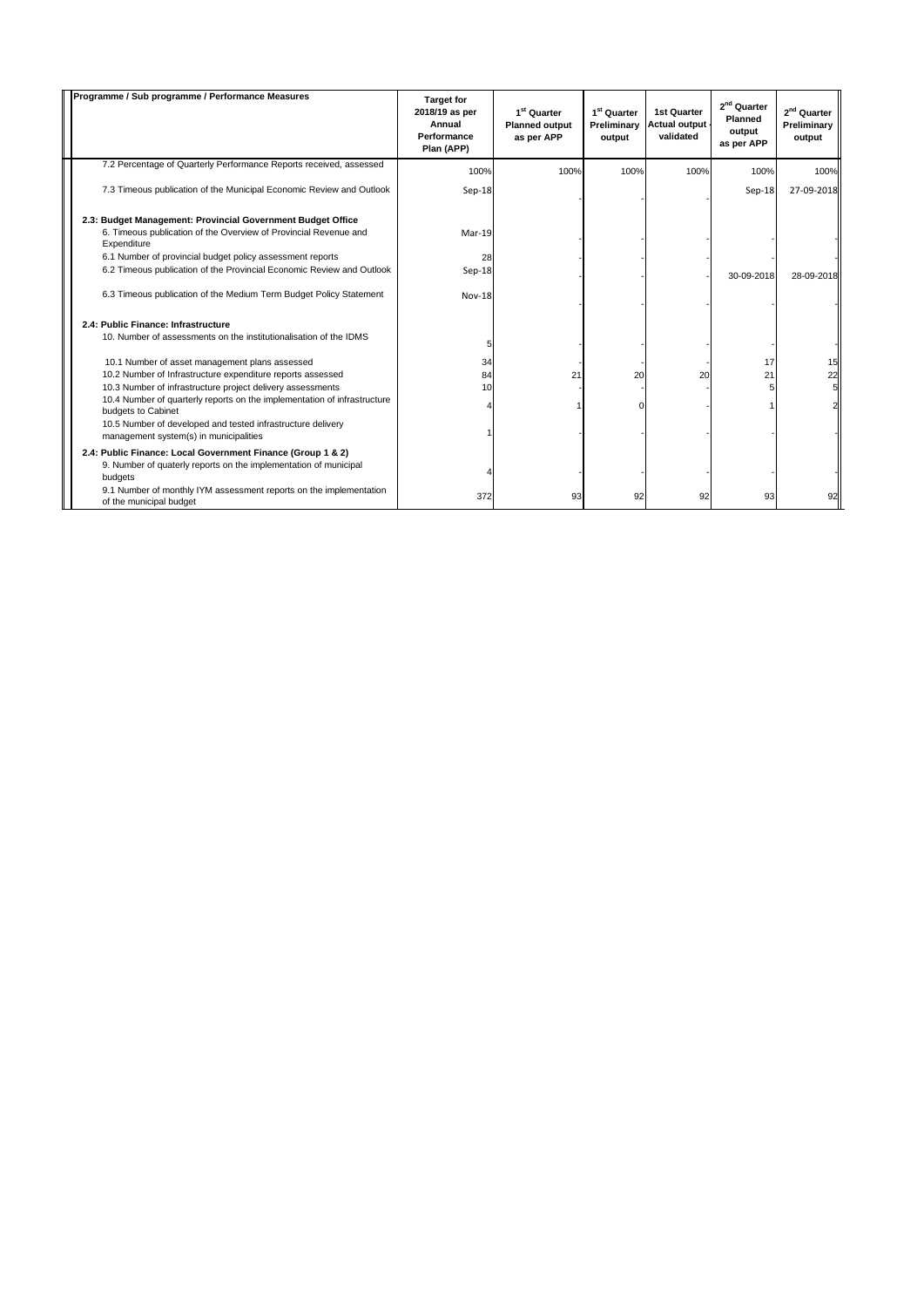| Programme / Sub programme / Performance Measures                                                              | <b>Target for</b><br>2018/19 as per<br>Annual<br>Performance<br>Plan (APP) | 1 <sup>st</sup> Quarter<br><b>Planned output</b><br>as per APP | 1 <sup>st</sup> Quarter<br>Preliminary<br>output | <b>1st Quarter</b><br><b>Actual output</b><br>validated | $2^{nd}$ Quarter<br>Planned<br>output<br>as per APP | 2 <sup>nd</sup> Quarter<br>Preliminary<br>output |
|---------------------------------------------------------------------------------------------------------------|----------------------------------------------------------------------------|----------------------------------------------------------------|--------------------------------------------------|---------------------------------------------------------|-----------------------------------------------------|--------------------------------------------------|
| 9.2 Number of Municipal budget assessment reports                                                             | 30                                                                         | 30                                                             | 30                                               |                                                         |                                                     |                                                  |
| 9.3 Number of reports on MFMA implementation                                                                  |                                                                            |                                                                |                                                  |                                                         |                                                     |                                                  |
| 2.4: Public Finance: Provincial Government Finance                                                            |                                                                            |                                                                |                                                  |                                                         |                                                     |                                                  |
| 8. Timous tabling of the estimates of Provincial Revenue and<br>Expenditure                                   | Mar-19                                                                     |                                                                |                                                  |                                                         |                                                     |                                                  |
| 8.1 Number of provincial budget assessment reports                                                            | 28                                                                         |                                                                |                                                  |                                                         |                                                     |                                                  |
| 8.2 Number of expenditure reviews                                                                             |                                                                            |                                                                |                                                  |                                                         |                                                     |                                                  |
| 8.3 Number of quarterly reports on the implementation of the budget                                           |                                                                            |                                                                |                                                  |                                                         |                                                     |                                                  |
| 2.4: Public Finance: Business Information and Data Management                                                 |                                                                            |                                                                |                                                  |                                                         |                                                     |                                                  |
| 11. An available central repository                                                                           |                                                                            |                                                                |                                                  |                                                         |                                                     |                                                  |
| 11.1 Number of datasets managed                                                                               |                                                                            |                                                                |                                                  |                                                         |                                                     |                                                  |
| 11.2 Number of budget process plans managed                                                                   |                                                                            |                                                                |                                                  |                                                         |                                                     |                                                  |
| Programme 3: Asset Management<br>3.1: Programme Support                                                       |                                                                            |                                                                |                                                  |                                                         |                                                     |                                                  |
| 12. Percentage of Programme 3 - Asset Managements Programme<br>Performance indicator targeets achieved        | 100%                                                                       | 0%                                                             | 0%                                               | 0%                                                      | 0%                                                  | 0%                                               |
| 12.1 Number of quarterly performance reports for Programme 3 - Asset<br>Management submitted                  |                                                                            |                                                                |                                                  |                                                         |                                                     |                                                  |
| 3.2: Supply Chain Management: Provincial Government                                                           |                                                                            |                                                                |                                                  |                                                         |                                                     |                                                  |
| 13. Number of departments assisted to continuously improve<br>management of supply chain and moveable assets. | 13                                                                         |                                                                |                                                  |                                                         |                                                     |                                                  |
| 13.1 Number of interventions performed to assist departments with the                                         |                                                                            |                                                                |                                                  |                                                         |                                                     |                                                  |
| continuous improvements of their supply chain and asset management<br>systems                                 | 16                                                                         |                                                                | 8                                                |                                                         |                                                     |                                                  |
| 13.2 Number of SCM/AM and SCM systems assessment reports                                                      | 108                                                                        | 27                                                             | 27                                               | 27                                                      | 27                                                  | 27                                               |
| 13.3 Number of interventions for strategic sourcing implementation                                            |                                                                            |                                                                |                                                  |                                                         |                                                     |                                                  |
| 13.4 Number of supplier engagement sessions held to develop and<br>educate suppliers                          |                                                                            |                                                                |                                                  |                                                         |                                                     |                                                  |
| 3.2:Supply Chain Management: Local Government                                                                 |                                                                            |                                                                |                                                  |                                                         |                                                     |                                                  |
| 14. Number of municipalities assisted to improve management of supply<br>chain and assets.                    | 30                                                                         |                                                                |                                                  |                                                         |                                                     |                                                  |
| 14.1 Number of municipal SCM and MAM Virtuous Cycle assessment<br>reports                                     | 10                                                                         |                                                                |                                                  |                                                         |                                                     |                                                  |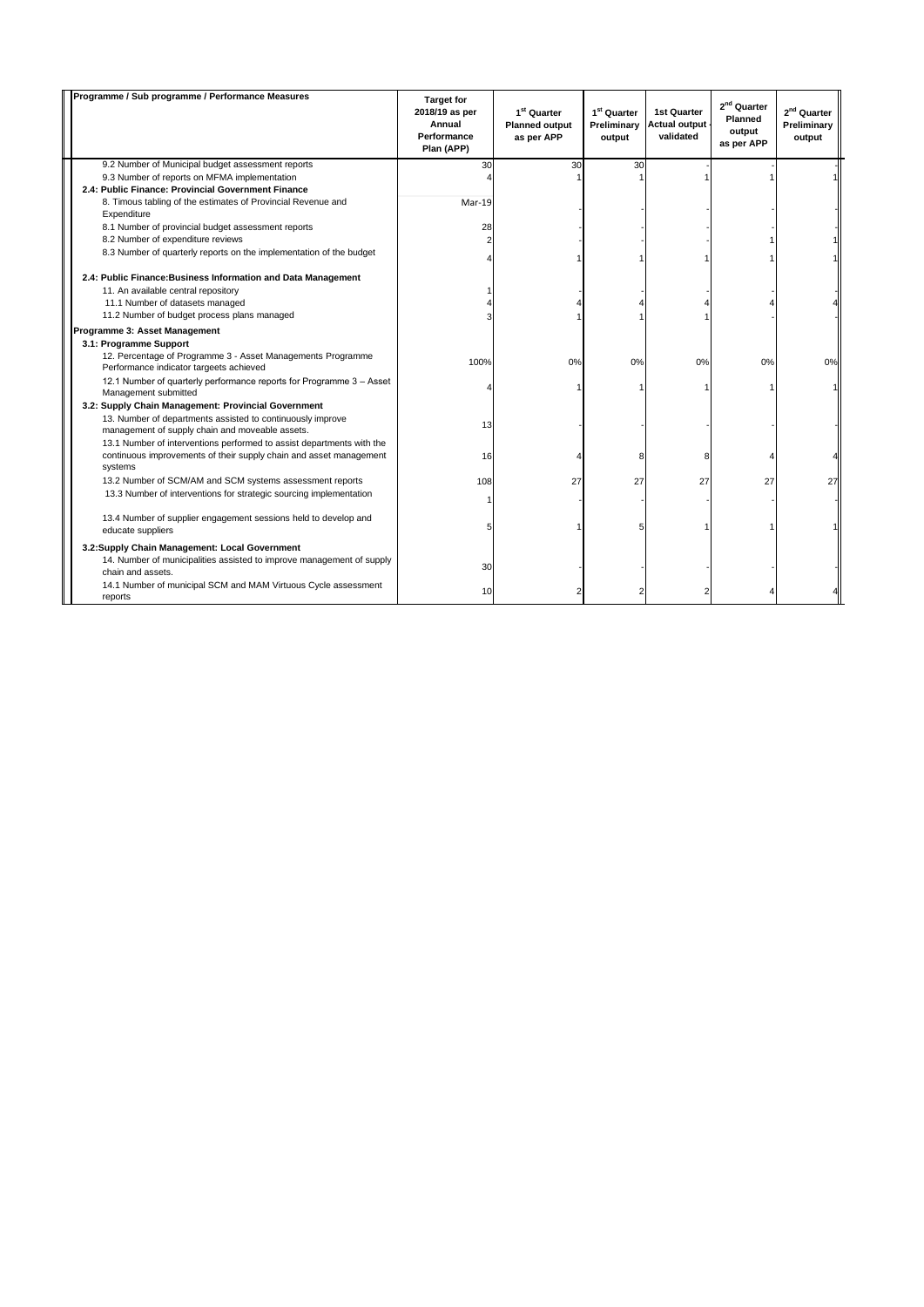| Programme / Sub programme / Performance Measures                                                                                                                                     | <b>Target for</b><br>2018/19 as per<br>Annual<br>Performance<br>Plan (APP) | 1 <sup>st</sup> Quarter<br><b>Planned output</b><br>as per APP | 1 <sup>st</sup> Quarter<br>Preliminary<br>output | 1st Quarter<br><b>Actual output</b><br>validated | 2 <sup>nd</sup> Quarter<br>Planned<br>output<br>as per APP | 2 <sup>nd</sup> Quarter<br>Preliminary<br>output |
|--------------------------------------------------------------------------------------------------------------------------------------------------------------------------------------|----------------------------------------------------------------------------|----------------------------------------------------------------|--------------------------------------------------|--------------------------------------------------|------------------------------------------------------------|--------------------------------------------------|
| 14.2 Number of Municipal Districts assisted with the implementation of                                                                                                               |                                                                            |                                                                |                                                  |                                                  |                                                            |                                                  |
| the model policy for infrastructure procurement                                                                                                                                      |                                                                            |                                                                |                                                  |                                                  |                                                            |                                                  |
| 14.3 Number of Municipal Districts assisted with structured training<br>interventions and capacity building                                                                          |                                                                            |                                                                |                                                  |                                                  |                                                            |                                                  |
| 14.4 Number of Municipal Districts assisted with asset management<br>business processes                                                                                              |                                                                            |                                                                |                                                  |                                                  |                                                            |                                                  |
| 14.5 Number of Municipal Districts assisted with localisation of<br>procurement                                                                                                      |                                                                            |                                                                |                                                  |                                                  |                                                            |                                                  |
| 3.3 Supporting and Interlinked Financial System                                                                                                                                      |                                                                            |                                                                |                                                  |                                                  |                                                            |                                                  |
| 15. Number of votes assisted to effectively utilise the suite of financial<br>systems                                                                                                | 13                                                                         |                                                                |                                                  |                                                  |                                                            |                                                  |
| 15.1 Number of institutions provided with user account management<br>service i.r.o. provincially operated financial systems                                                          | 122                                                                        | 122                                                            | 122                                              | 122                                              | 122                                                        | 122                                              |
| 15.2 Number of votes assisted with the data maintenance planning and<br>preparation i.r.o. all provincially operated financial systems for migration<br>to the IFMS                  | 13                                                                         | 3                                                              |                                                  |                                                  |                                                            |                                                  |
| 15.3 Number of votes assisted in providing and analysing data                                                                                                                        | 13                                                                         |                                                                |                                                  |                                                  | 3                                                          |                                                  |
| Programme 4: Financial Governance<br>4.1 Programme Support                                                                                                                           |                                                                            |                                                                |                                                  |                                                  |                                                            |                                                  |
| 16. Percentage of Programme 4 - Financial Governance's programme<br>performance indicator targets achieved                                                                           | 100%                                                                       | 0%                                                             | 0%                                               | 0%                                               | 0%                                                         | 0 <sup>9</sup>                                   |
| 16.1 Number of quarterly performance reports for Programme 4 -<br>Financial Governance submitted                                                                                     |                                                                            |                                                                |                                                  |                                                  |                                                            |                                                  |
| 4.2: Accounting services: Local Government Accounting<br>17. Number of municipalities supported to comply with the GRAP<br>standards                                                 | 30                                                                         |                                                                |                                                  |                                                  |                                                            |                                                  |
| 17.1 Number of Municipalities supported with the accounting reporting<br>framework                                                                                                   | 30                                                                         | 30                                                             | 30                                               | 30                                               | 30                                                         | 28                                               |
| 17.2 Number of Reports submitted for MGRO engagements                                                                                                                                | 30                                                                         |                                                                |                                                  |                                                  |                                                            |                                                  |
| 17.3 Number of municipalities monitored and supported with mSCOA<br>implementation                                                                                                   | 30                                                                         | 30                                                             | 30                                               | 30                                               | 30                                                         | 30                                               |
| 4.2: Accounting services: Provincial Government Accounting and compliance<br>18. Number of votes assisted to comply with Financial Accounting and<br>governance norms and standards. | 14                                                                         |                                                                |                                                  |                                                  |                                                            |                                                  |
| 18.1 Number of votes assessed against the applicable accounting and<br>norms and standards requirements                                                                              | 14                                                                         | 14                                                             | 14                                               | 14                                               | 14                                                         |                                                  |
| 18.2 Number of accounting training interventions                                                                                                                                     |                                                                            |                                                                |                                                  |                                                  |                                                            |                                                  |